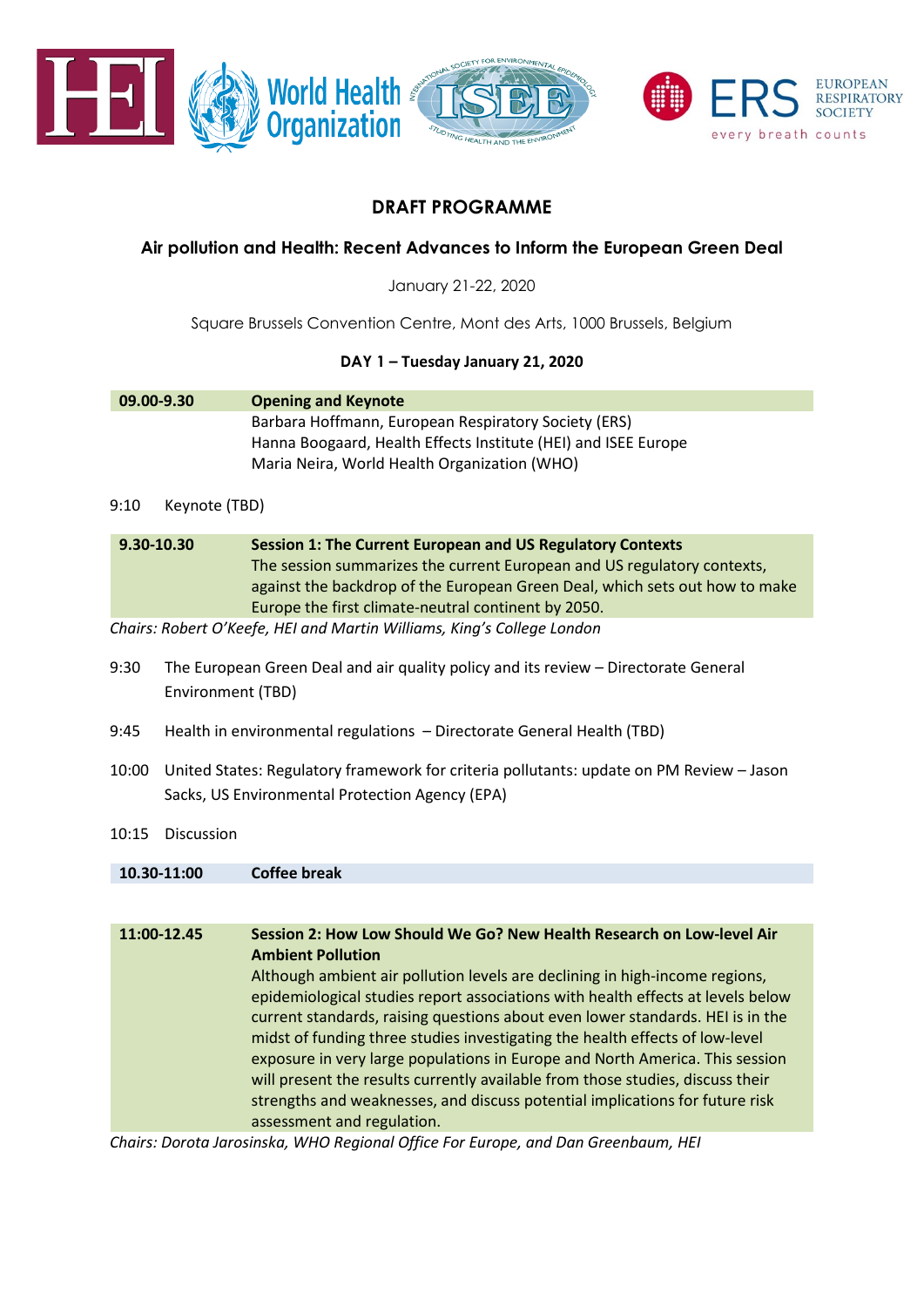

- 11:00 Introduction: Why study the health effects of low levels of air pollution Hanna Boogaard, HEI
- 11:10 Evidence from Europe Effects of low-level air pollution: A study in Europe (ELAPSE) Gerard Hoek, Utrecht University
- 11:30 Evidence from Canada Mortality-air pollution associations in low exposure environments (MAPLE) – Mike Brauer, University of British Columbia
- 11:50 Evidence from the US Air pollution and mortality in the Medicare population Marianthi-Anna Kioumourtzoglou, Columbia University
- 12:10 Moderated discussion

# **12.45-14:15 Lunch break**

| 14:15-15.45 | Session 3: Recent Reviews Regarding the Health Effects of Ambient Air            |
|-------------|----------------------------------------------------------------------------------|
|             | Pollution - What Do They Tell Us?                                                |
|             | The session will review the latest science on major air pollutants as a key step |
|             | in evaluating whether to update Europe's air quality policies. It will present   |
|             | findings from recent key reviews on air pollution health effects from Europe     |
|             | and beyond. It will describe approaches for evidence synthesis, and discuss      |
|             | possible paths forward.                                                          |

*Chairs: Michal Krzyzanowski, WHO (retired), and Frank Kelly, King's College London* 

- 14:15 Revisions of the WHO Air Quality Guidelines: current status Dorota Jarosinska, WHO Regional Office For Europe
- 14:30 Health effects of ultrafine particles Annette Peters, Helmholtz Zentrum München
- 14:45 Current knowledge on adverse effects of ambient air pollution: Approaches for evidence synthesis – Kurt Straif, IARC
- 15:15 Moderated discussion

### **15.45-16:15 Coffee break**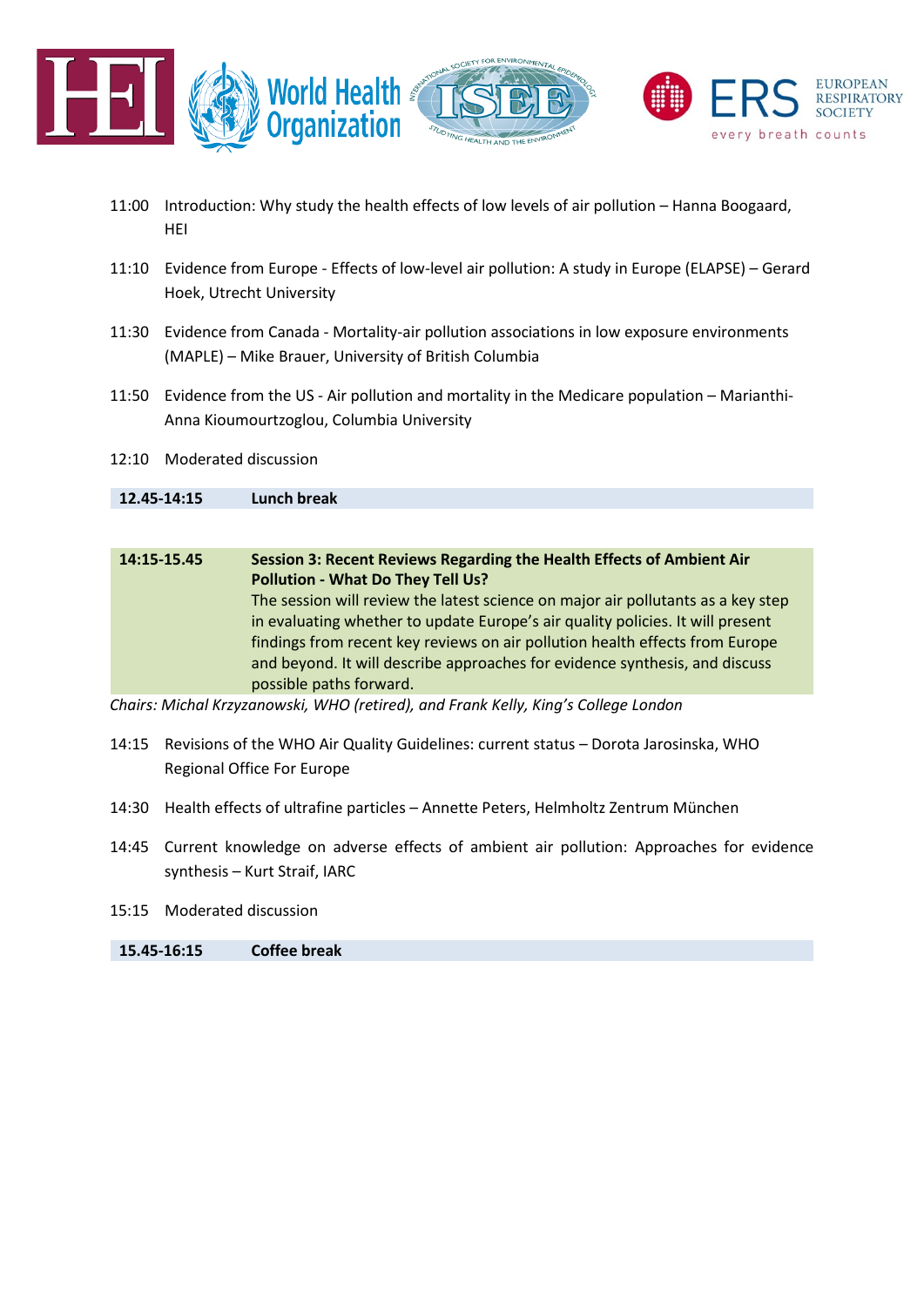

| 16:15-18:00 | Session 4: Air Quality Improvements and Climate Mitigation: Key Co-Benefits<br>for Public Health                                                                                                                                                                                                                                                                                   |
|-------------|------------------------------------------------------------------------------------------------------------------------------------------------------------------------------------------------------------------------------------------------------------------------------------------------------------------------------------------------------------------------------------|
|             | There is a long standing interest in measuring the effectiveness of air quality<br>and climate actions in improving health. Cities are taking bold air quality and<br>climate action, leading the way towards a healthier and more sustainable<br>future. This session will review the latest science, and highlight key co-benefits<br>benefits to inform the Europan Green Deal. |
|             | Chairs: Maria Neira, WHO and Annemoon van Erp, HEI                                                                                                                                                                                                                                                                                                                                 |

- 16:15 The co-benefits of climate mitigation on air pollution Kris Ebi, University of Washington (by video)
- 16:35 Health effects of air quality actions across the globe David Rich, University of Rochester
- 16:55 The power of place: Pathways to a healthy urban living Mark Nieuwenhuijsen, ISGlobal and ISEE
- 17:05 Towards clean air in cities: UNECE Expert Panel on Clean Air in Cities Rob Maas, RIVM
- 17:25 Moderated discussion

| 18:00 | <b>Adjourn</b> |
|-------|----------------|
|       |                |
|       | Reception      |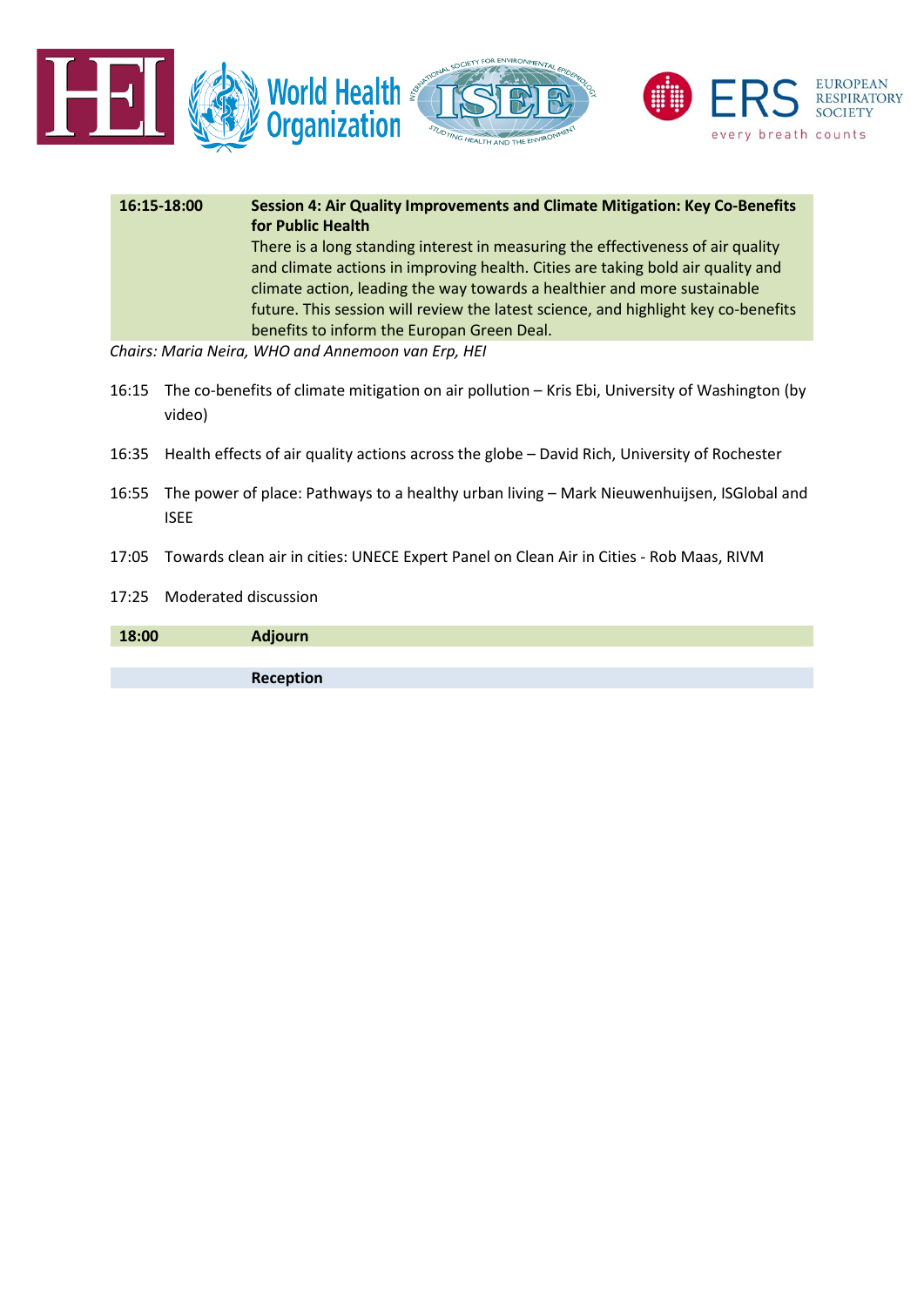

### **DAY 2 – Wednesday January 22, 2020**

| 08.30-9:00 | <b>Opening and Keynote</b>          |
|------------|-------------------------------------|
|            | Barbara Hoffmann, ERS               |
|            | Hanna Boogaard, HEI and ISEE Europe |
|            | Sophie Gumy, WHO                    |

### 8:40 Keynote (TBD)

| 9:00-10.45 | Session 5: Numbers, Numbers Everywhere - Estimating the Global Burden of     |
|------------|------------------------------------------------------------------------------|
|            | <b>Disease Attributed to Air Pollution</b>                                   |
|            | Despite some differences, the estimates of air pollution health burden from  |
|            | multiple analyses consistently show that air pollution has a large impact on |
|            | population health. The session will present the latest burden estimations,   |
|            | discuss how such numbers are calculated and communicated best, and discuss   |
|            | possible ways forward.                                                       |

*Chairs: Nathalie Roebbel, WHO and co-chair (TBD)*

- 9:00 Air quality in Europe European Environment Agency (TBD)
- 9:20 Quantifying the air pollution burden of disease Bert Brunekreef, Utrecht University
- 9:40 Source specific estimates and cost benefit analyses Markus Amann, International Institute for Applied Systems Analysis
- 10:00 Possible ways forward for burden estimation Katy Walker, HEI
- 10:15 Moderated discussion

**10.45-11.15 Coffee break**

| 11.15-13.00 | Session 6: Meeting Closing Session: Air pollution, Climate and Health: What |
|-------------|-----------------------------------------------------------------------------|
|             | <b>Research and Policies Do We Need?</b>                                    |
|             | In wrapping up the meeting, we will summarize the evidence presented,       |
|             | including whether there is a concentration below which no adverse health    |
|             | effects are observed for the major pollutants. In addition, we will discuss |
|             | remaining uncertainties and priorities for future research and policy.      |
| - -         |                                                                             |

*Chairs: Dan Greenbaum, HEI and Barbara Hoffmann, University of Düsseldorf and ERS*

- 11:15 Current knowledge on adverse effects of ambient air pollution: have we filled the gap? What more do we need to know? – Francesco Forastiere, King's College London
- 11:45 Panel discussion and general discussion: Panel: DG Environment, WHO, DG Health, MEPs, European council, NGO representative, others (TBD)
- 12:45 Closing comments from the session chairs